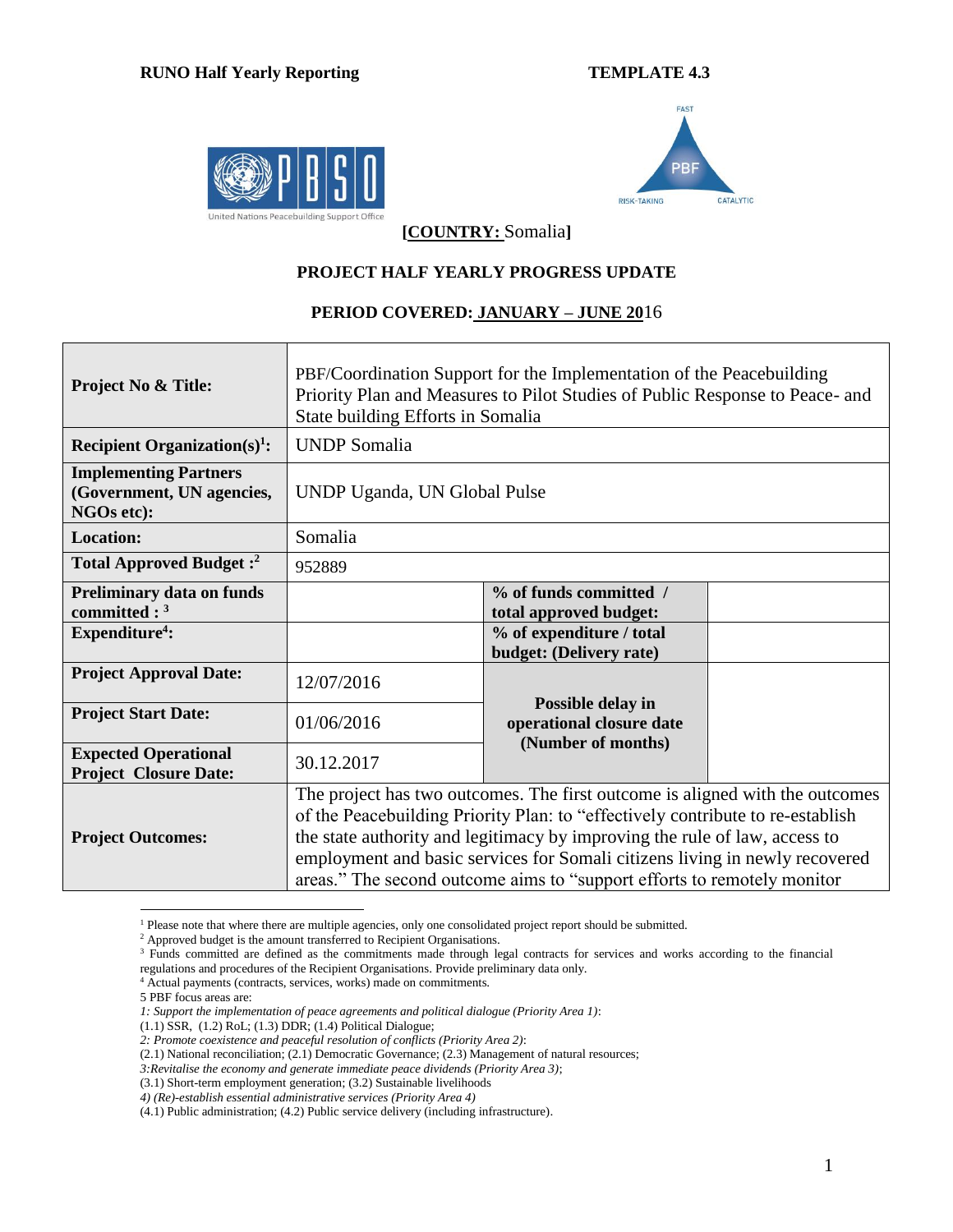|                                                                                        | Somali public perceptions and behaviours relevant to the ongoing peace- and<br>state building processes." The project will develop and pilot initiatives using<br>"Big Data" in order to determine the utility of such an approach in supporting<br>Somali peace and state building efforts being implemented by the Federal<br>Government. |
|----------------------------------------------------------------------------------------|---------------------------------------------------------------------------------------------------------------------------------------------------------------------------------------------------------------------------------------------------------------------------------------------------------------------------------------------|
| <b>PBF</b> Focus Area <sup>5</sup><br>(select one of the Focus Areas)<br>listed below) | 4.3: Governance of peacebuilding resources (including JSC/PBF<br>Secretariats)                                                                                                                                                                                                                                                              |

 $\overline{a}$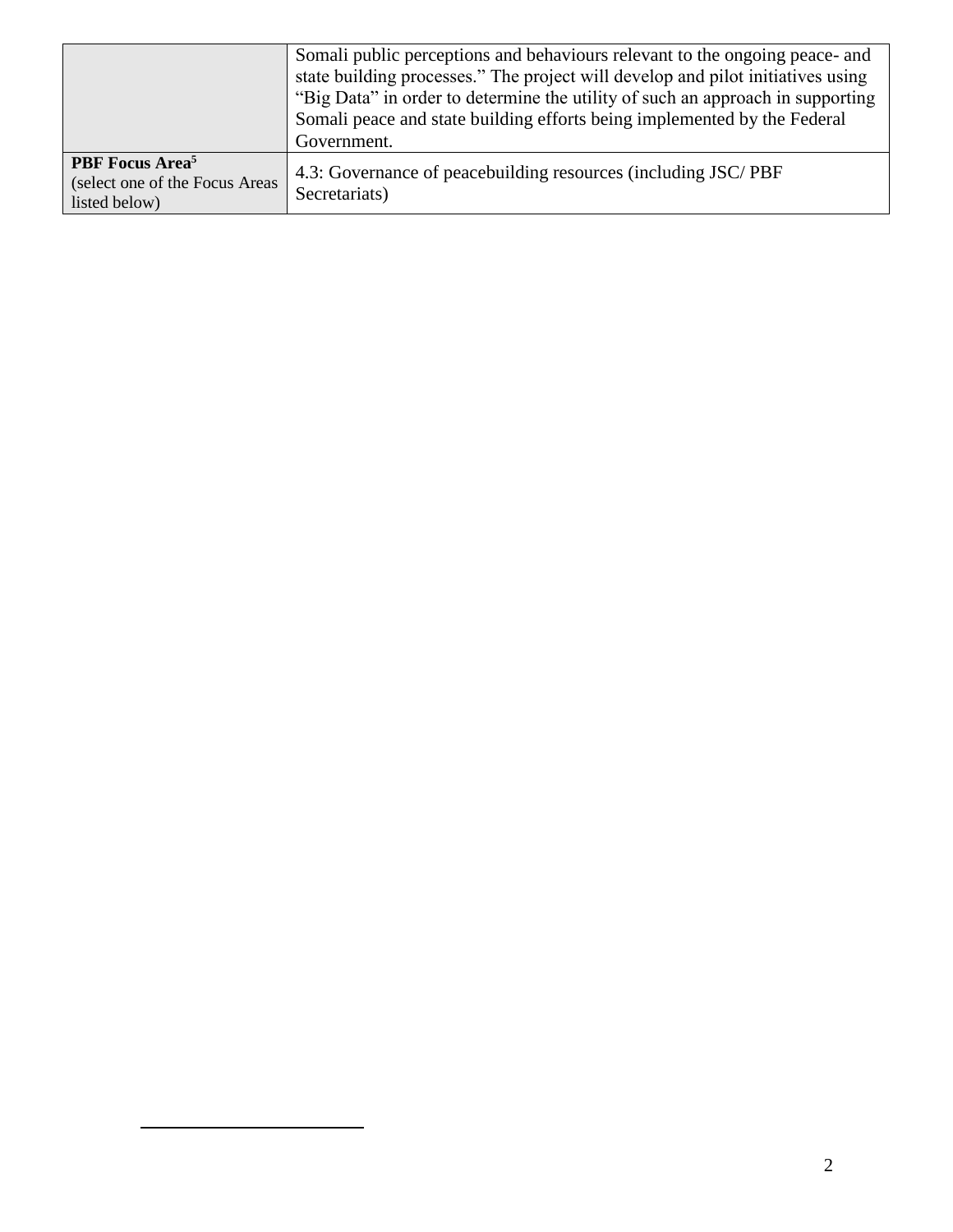## **Qualitative assessment of progress**

| For each intended outcome,                                 | OC 1: The PBF secretariat successfully coordinated to the Priority Plan.                                 |
|------------------------------------------------------------|----------------------------------------------------------------------------------------------------------|
| provide evidence of progress                               | OT 1.1: The Midnimo and Daldhis projects were endorsed on November 17th(cf. annexes $1, 2 \& 3$ ).       |
| during the reporting period.                               | OT 1.2: The PBF kickoff workshop was held in June 2016 (cf. annex 4). The PBF coordinator trained        |
|                                                            | FGS officials in DNH and M&E in September 2016 (cf. national window Q3, 2016 report).                    |
| In addition, for each outcome                              | OT 1.3: The 1st tranche of funds was disbursed to RUNOs on December 15th, PBF Steering                   |
| include the outputs achieved.                              | Committee and Technical Working Group formed (cf. annexes and 9).                                        |
| (1000 characters max.)                                     | OC 2: Global Pulse designed the concept note for the Big Data project for Somalia                        |
|                                                            | OT 2.1: GP briefed the UNCT and UNSOM on Big Data project and received technical input from              |
|                                                            | them (cf. annexes 10, 11, 12 13, 14 and 15).                                                             |
|                                                            | OT 2.2: GP developed the prototype for data analysis (cf. annexes 19, 20 and 21)                         |
|                                                            | OT 2.3: Progress under Output 2.3 is expected at a later stage of project implementation.                |
| Do you see evidence that the                               | The PBF secretariat has been instrumental in designing the Peacebuilding Priority Plan (PPP) and         |
| project is having a positive                               | developing a programmatic response to the UN's Community Recovery and Extension of State                 |
| impact on peacebuilding?                                   | Authority / Accountability approach. The FGS and FMS co-designed the PPP and the programmes.             |
| (1000 characters max.)                                     | FGS and FMS partners are supportive of these programmes as they respond to the National                  |
|                                                            | Development Plan, South West State Development Plan, and Wadajir Framework priorities.                   |
|                                                            | The Global Pulse Big Data project is still in its inception phase and has only been sensitized with the  |
|                                                            | UN so far. Potential uses for the outputs are being discussed to increase the public outreach and        |
|                                                            | communication efforts of the UN and FGS to the Somali population to address the roots causes of          |
|                                                            | violent extremism and of conflicts in Somalia.                                                           |
| Were there catalytic effects                               | Some donors (EU, Norway) are already expressing interest in the Daldhis programme as model and           |
| from the project in the period                             | potential funding vehicle to channel peacebuilding assistance. In response to the FGS' request, the UN   |
| reported, including additional                             | has committed to replicate the Midnimo and Daldhis programmes in three other Federal Member              |
| funding commitments or                                     | States and will seek to raise bilateral donor funding to do so. The Midnimo project has engaged with     |
| unleashing/ unblocking of any<br>peace relevant processes? | authorities in Jubbaland and SWS, through the Durable Solutions framework, securing their buy in for     |
| (1000 characters max.)                                     | its activities that will respond to the returnee/IDP crisis and aim to prevent groing tensions caused by |
|                                                            | influxes of drought affected populations to urban and peri-urban areas of Kismayo and Baidoa.            |
| If progress has been slow or                               | The expenditure for both components is less than anticipated. For outcome 1 this is due to the lengthy   |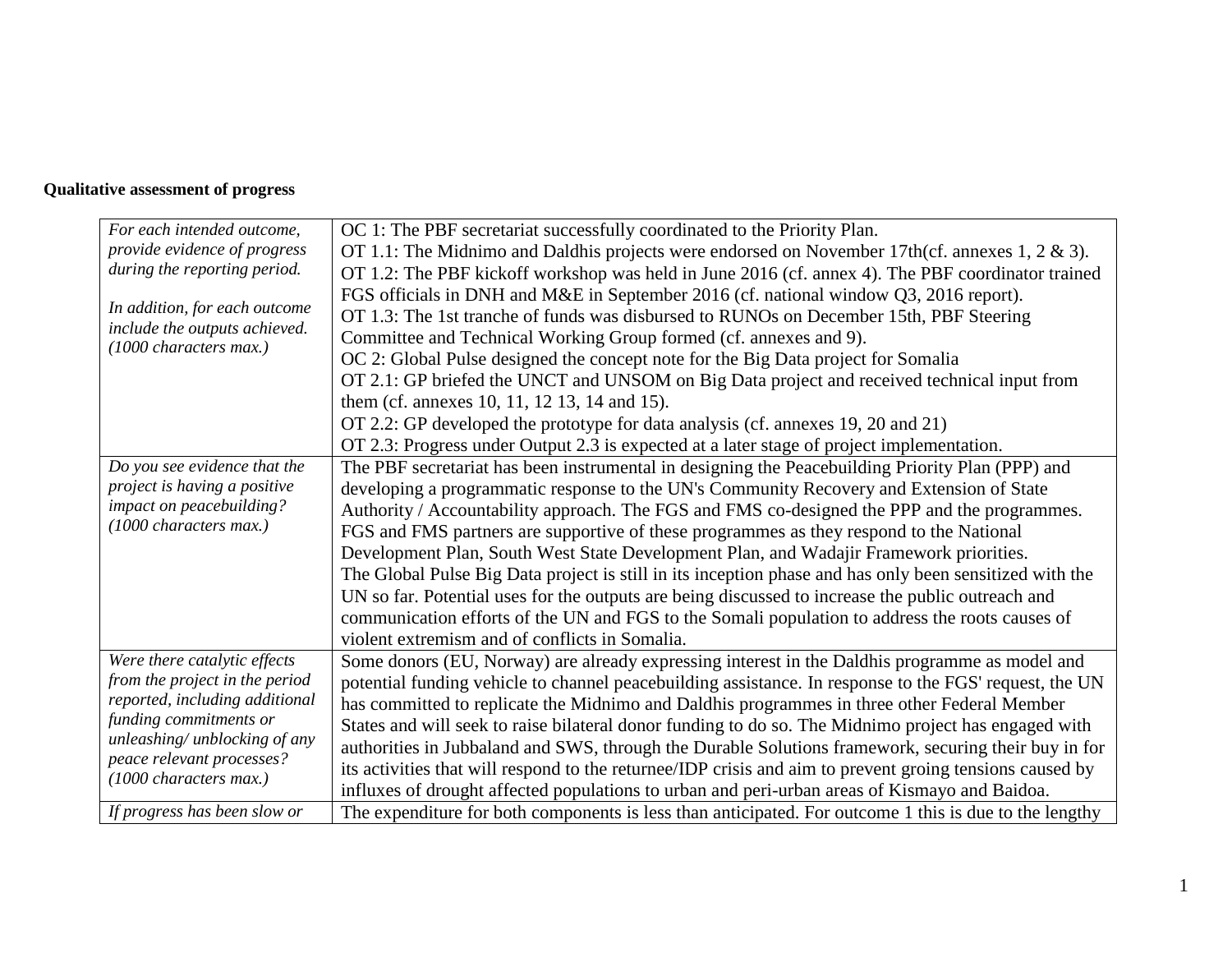| inadequate, provide main                                                                                | recruitment of the PBF Coordinator. Deliverables have been met according to plan though as the                                                                                                                                                                                                                                                                                                                                                                                                   |
|---------------------------------------------------------------------------------------------------------|--------------------------------------------------------------------------------------------------------------------------------------------------------------------------------------------------------------------------------------------------------------------------------------------------------------------------------------------------------------------------------------------------------------------------------------------------------------------------------------------------|
| reasons and what is being                                                                               | functions of the PBF Coordinator have been ensured by a JPO whose salary was covered at 50% by                                                                                                                                                                                                                                                                                                                                                                                                   |
| done to address them.                                                                                   | the project from July 2016 onwards. For outcome 2, the Global Pulse team had to postpone the kickoff                                                                                                                                                                                                                                                                                                                                                                                             |
| (1000 characters max.)                                                                                  | workshop due to key UN teams being mobilized by the elections in Somalia.                                                                                                                                                                                                                                                                                                                                                                                                                        |
| What are the main<br>activities/expected results for<br>the rest of the year?<br>(1000 characters max.) | Outcome 1: establishment of and provision of secretariat support to management, governance, and<br>technical structures; development of M&E and communication tools for the Priority Plan;<br>coordination of project activities; design and fundraising for extension of Midnimo and Daldhis<br>programmes to other FMS; organization of joint FGS/FMS/UN monitoring visits to project sites.<br>Outcome 2: kickoff workshop; hiring of project staff; analysis of Somali social media content; |
| Is there any need to adjust                                                                             | development of Somali radio analysis technology.                                                                                                                                                                                                                                                                                                                                                                                                                                                 |
| project strategies/                                                                                     | The budget for outcome 1 will be synched with the PRF project funding the second part of the Priority<br>Plan's secretariat costs until April 2019. As a result of the slow expenditure explained above, the                                                                                                                                                                                                                                                                                     |
| duration/budget etc.?                                                                                   | balance of funds will be allocated to hire a Senior M&E advisor for the PBF secretariat with part of                                                                                                                                                                                                                                                                                                                                                                                             |
| (1000 characters max.)                                                                                  | this post's salary being drawn from the IRF and part for the PRF budgets.                                                                                                                                                                                                                                                                                                                                                                                                                        |
| Are there any lessons learned                                                                           |                                                                                                                                                                                                                                                                                                                                                                                                                                                                                                  |
| from the project in the period                                                                          | There are no significant lessons learnt from the project during the reporting period.                                                                                                                                                                                                                                                                                                                                                                                                            |
| reported?                                                                                               |                                                                                                                                                                                                                                                                                                                                                                                                                                                                                                  |
| (1000 characters max.)                                                                                  |                                                                                                                                                                                                                                                                                                                                                                                                                                                                                                  |
| What is the project budget<br>expenditure to date                                                       | The total project expenditure for the reporting period is of \$111,836 or 12% of the total budget. NB:                                                                                                                                                                                                                                                                                                                                                                                           |
| (percentage of allocated                                                                                | While the project approval letter was received on July 12th 2016, the MPTF Office only transferred                                                                                                                                                                                                                                                                                                                                                                                               |
| project budget expensed by the                                                                          | the funds on September 19th 2016.                                                                                                                                                                                                                                                                                                                                                                                                                                                                |
| date of the report) $-$                                                                                 |                                                                                                                                                                                                                                                                                                                                                                                                                                                                                                  |
| preliminary figures only?                                                                               |                                                                                                                                                                                                                                                                                                                                                                                                                                                                                                  |
| (1000 characters max.)                                                                                  |                                                                                                                                                                                                                                                                                                                                                                                                                                                                                                  |
| Any other information that the                                                                          | This report includes the following: annexes 1-9 (outcome 1); annexes                                                                                                                                                                                                                                                                                                                                                                                                                             |
| project needs to convey to                                                                              |                                                                                                                                                                                                                                                                                                                                                                                                                                                                                                  |
| PBSO (and JSC) at this stage?                                                                           |                                                                                                                                                                                                                                                                                                                                                                                                                                                                                                  |
| $(1000$ characters max.)                                                                                |                                                                                                                                                                                                                                                                                                                                                                                                                                                                                                  |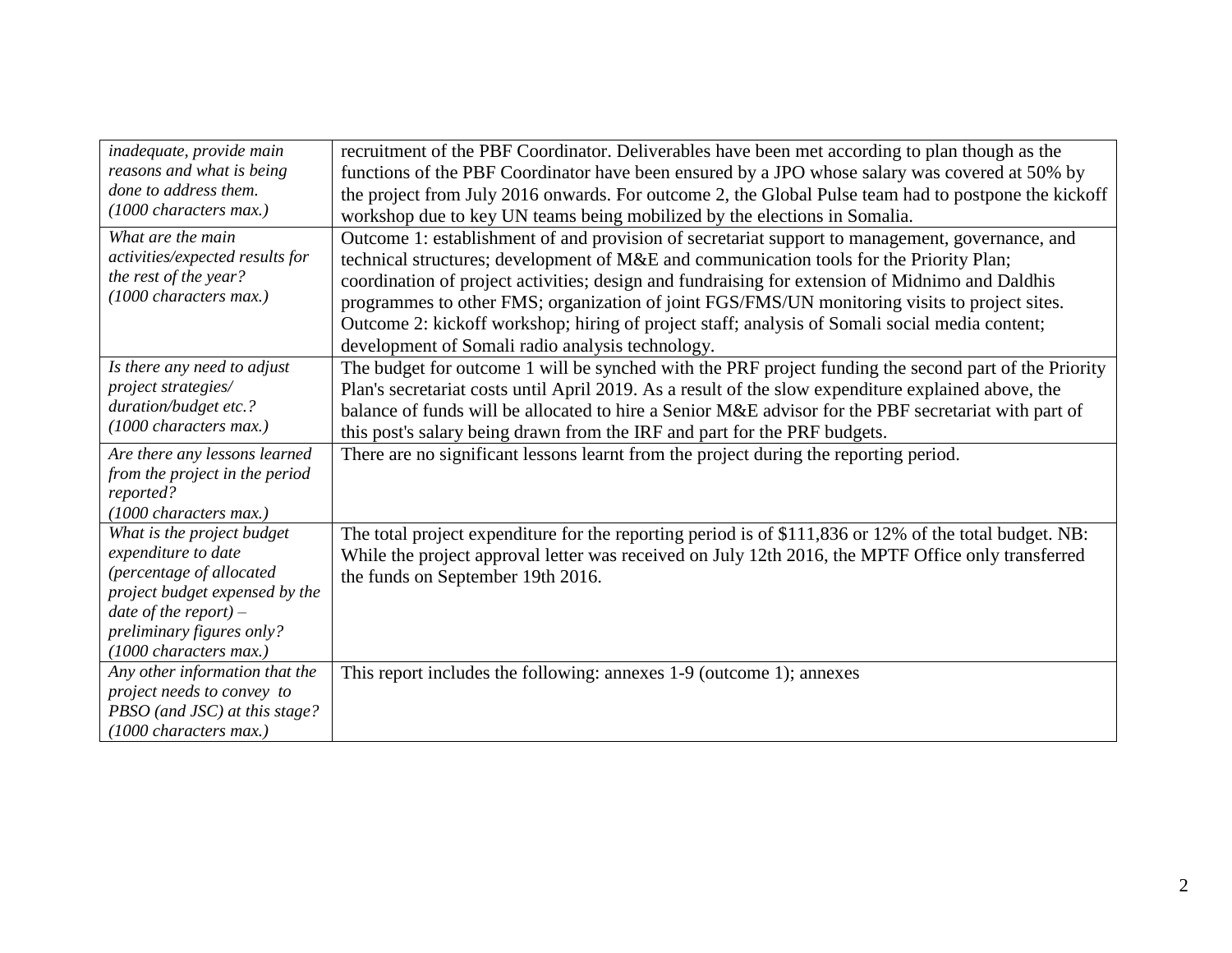**INDICATOR BASED PERFORMANCE ASSESSMENT***: Using the Project Results Framework as per the approved project document- provide an update on the achievement of key indicators at both the outcome and output level in the table below. Where it has not been possible to collect data on indicators, state this and provide any explanation in the qualitative text above.* (250 characters max per entry)

|                  | <b>Performance</b>           | <b>Indicator</b> | <b>End of project</b>   | <b>Current indicator</b> | <b>Reasons for Variance/</b> | <b>Adjustment of</b> |
|------------------|------------------------------|------------------|-------------------------|--------------------------|------------------------------|----------------------|
|                  | <b>Indicators</b>            | <b>Baseline</b>  | <b>Indicator Target</b> | progress                 | <b>Delay</b>                 | target (if any)      |
|                  |                              |                  |                         |                          | (if any)                     |                      |
| <b>Outcome 1</b> | Indicator 1.1                | 0%               | 75%                     | 100%                     | The SDRF SC members          | The SDRF SC will     |
| The              | <b>SC</b><br><b>SDRF</b>     |                  |                         |                          | unanimously approved the     | not be the body      |
| Peacebuildin     | members<br>are               |                  |                         |                          | Midnimo and Daldhis          | directly guiding     |
| g Priority       | satisfied with the           |                  |                         |                          | projects during the          | the PPP              |
| Plan will        | contribution<br>of           |                  |                         |                          | November 17th 2016           | implementation. A    |
| provide an       | the PPP to<br>the            |                  |                         |                          | meeting. A PBF Steering      | PBF SC is being      |
| effective        | <b>State</b><br>Peace and    |                  |                         |                          | Committee is being set up    | set up with          |
| contribution     | Building Goals 3,            |                  |                         |                          | for the programmes.          | relevant FGS and     |
| to Somalia's     | 4, and 5                     |                  |                         |                          | Government Members'          | FMS partners to      |
| peacebuildin     |                              |                  |                         |                          | satisfaction will be polled  | support the SDRF     |
| g and            |                              |                  |                         |                          | at each meeting              | SC in this task. The |
| statebuilding    |                              |                  |                         |                          |                              | PBF SC will serve    |
| priorities due   |                              |                  |                         |                          |                              | as the unit of       |
| to effective     |                              |                  |                         |                          |                              | reference for this   |
| coordination     |                              |                  |                         |                          |                              | indicator.           |
| support in       | Indicator 1.2                |                  |                         |                          |                              |                      |
| the design       | N/A                          |                  |                         |                          |                              |                      |
| and              |                              |                  |                         |                          |                              |                      |
| implementati     |                              |                  |                         |                          |                              |                      |
| on of the        |                              |                  |                         |                          |                              |                      |
| PRF projects.    |                              |                  |                         |                          |                              |                      |
| Output 1.1       | Indicator 1.1.1              | $\overline{0}$   | 5                       | $\overline{2}$           | Two projects were            | The PBF              |
| PRF project      | <b>PRF</b><br><b>Quality</b> |                  |                         |                          | developed for \$12/13M       | secretariat will     |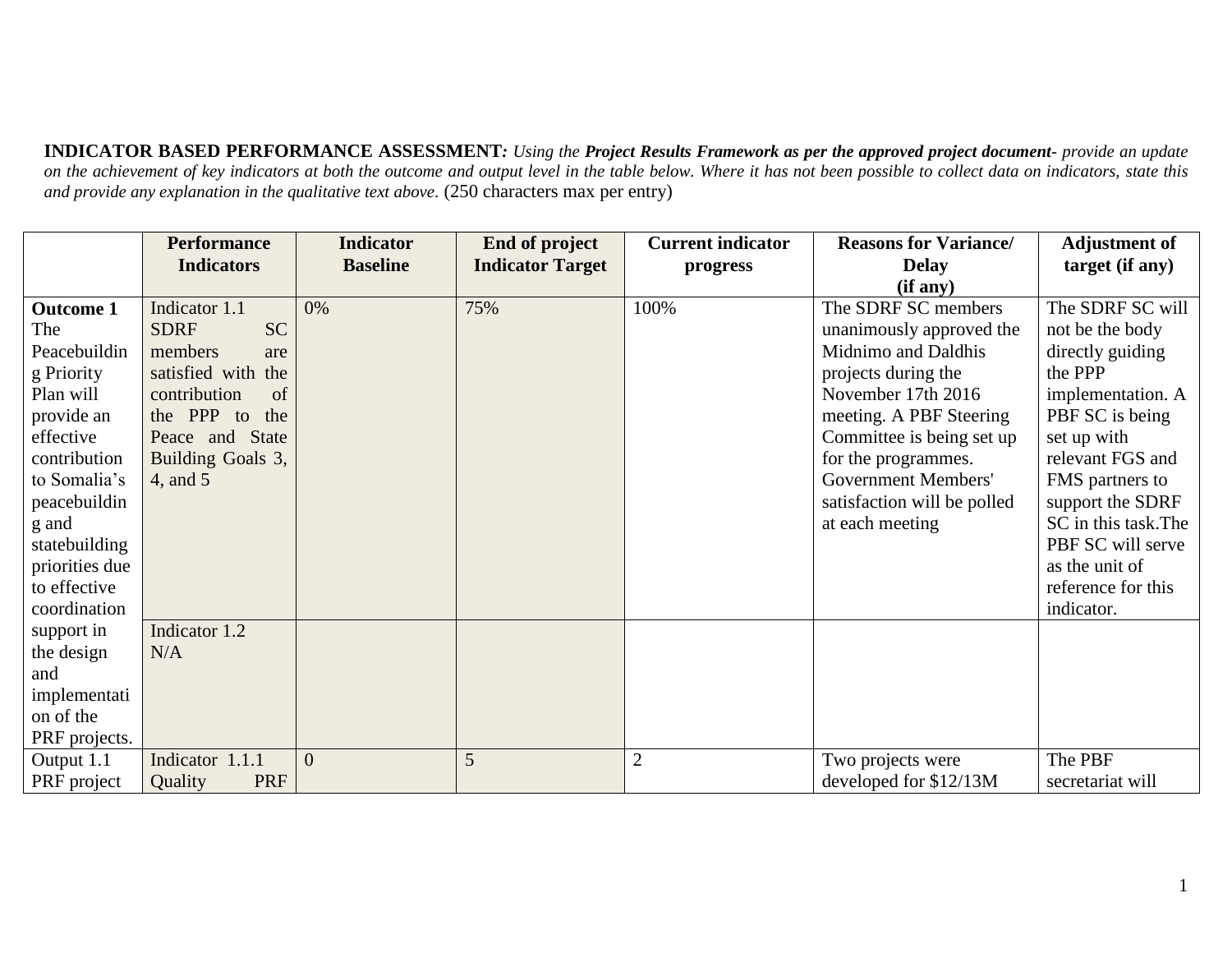| proposals<br>developed                            | project proposals<br>have<br>been<br>developed by the<br>UN and FGS $&$<br>endorsed by the<br><b>SDRF SC</b>                                                                                                                               |                |                |                | dollars under Priority Plan.<br>These programmes are<br>bringing together four joint<br>programmes and will be<br>implemented in two<br><b>Federal Member States</b><br>each. | raise additional<br>bilateral donor<br>funds to replicate<br>these programmes<br>in two other<br><b>Federal Member</b><br>States. The target<br>may be revised in<br>the next reporting<br>period<br>accordingly. |
|---------------------------------------------------|--------------------------------------------------------------------------------------------------------------------------------------------------------------------------------------------------------------------------------------------|----------------|----------------|----------------|-------------------------------------------------------------------------------------------------------------------------------------------------------------------------------|-------------------------------------------------------------------------------------------------------------------------------------------------------------------------------------------------------------------|
|                                                   | Indicator 1.1.2<br>Projects funded<br>by the PPP<br>support women's<br>and girls'<br>empowerment<br>Baseline: n/a<br>Target: at least<br>15% of funding is<br>clearly budgeted<br>support<br>to<br>women's<br>and<br>girls'<br>empowerment | $\overline{0}$ | 15%            | N/A            | The Annual Work Plans<br>and budgets have not yet<br>been endorsed so the<br>budget analysis of<br>activities promoting gender<br>equality has not been done<br>yet.          | Gender equality<br>has been applied<br>throughout the<br>project design.<br>Quantifying<br>specific budget<br>amounts will be<br>difficult. This<br>indicator may be<br>revised in the next<br>reporting period.  |
| Output 1.2<br>Technical<br>assistance<br>provided | Indicator 1.2.1<br>Number<br>of<br>workshops<br>$\&$<br>trainings provided<br><b>PRF</b><br>to<br>applicants/imple                                                                                                                         | $\overline{0}$ | $\overline{4}$ | $\overline{2}$ | The Priority Plan kickoff<br>workshop was held in June<br>2016. A training on DNH<br>and M&E was held as part<br>of the National Window<br>project in September 2016          | Similar trainings<br>will be organized<br>for FMS partner<br>line ministries in<br>the coming<br>months.                                                                                                          |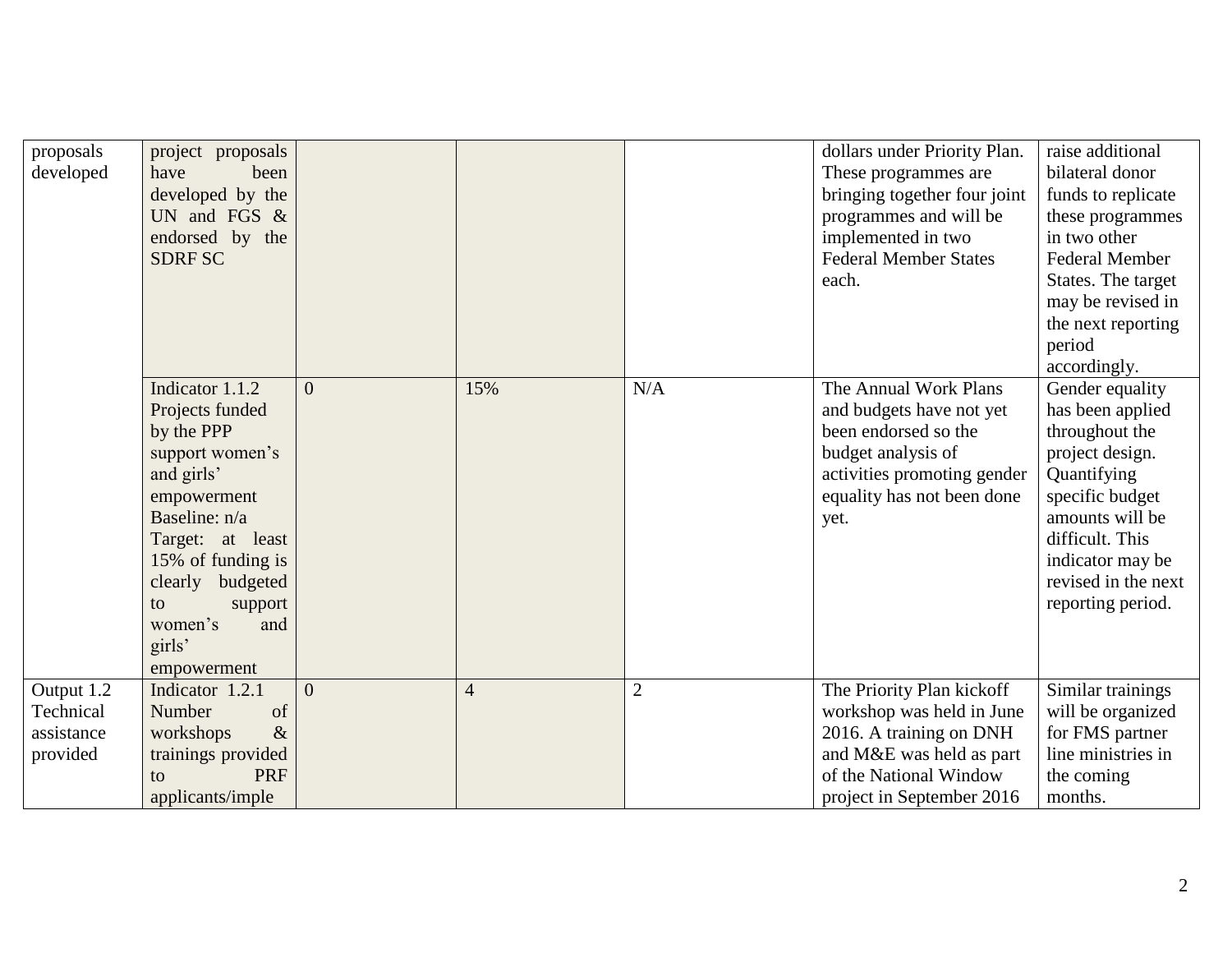|                                                                          | menting partners                                                                                                                                                                           |                |     |     | and targeted FGS partner<br>line ministries staff.                                                                                                                                                                                                                                      |                                                                                                                                                                              |
|--------------------------------------------------------------------------|--------------------------------------------------------------------------------------------------------------------------------------------------------------------------------------------|----------------|-----|-----|-----------------------------------------------------------------------------------------------------------------------------------------------------------------------------------------------------------------------------------------------------------------------------------------|------------------------------------------------------------------------------------------------------------------------------------------------------------------------------|
|                                                                          | Indicator 1.2.2<br>Recipient<br><b>UN/FGS</b><br>implementing<br>partners<br>are<br>satisfied with the<br>level of technical<br>support received<br>the<br><b>PPP</b><br>by<br>secretariat | $\overline{0}$ | 75% | N/A | FGS participants in the<br>DNH and M&E trainings<br>were satisified with the<br>quality of the trainings. No<br>survey was conducted so<br>far on the satisfaction of<br>the technical support<br>provided by the PBF<br>secretariat because the unit<br>of reference was not<br>formed | The Technical<br><b>Working Group</b><br>for the Priority<br>Plan will be<br>formed in Q1 of<br>2017. Once it<br>meets in plenary,<br>quaterly polling<br>will be conducted. |
| Output 1.3<br><b>PPP</b><br>implementati<br><sub>on</sub><br>coordinated | Indicator 1.3.1<br>Secretariat<br><b>PPP</b><br>functions<br>effectively<br>performed                                                                                                      | $\overline{0}$ | 6   | N/A | As aforementioned the<br>PBF SC, which will assist<br>the SDRF SC to coordinate<br>the implementation of the<br>Priority Plan, was not yet<br>formed during the<br>reporting period. The first<br>meeting is scheduled for<br>early March 2017.                                         |                                                                                                                                                                              |
|                                                                          | Indicator 1.3.2<br>Ensure timely and<br>quality reporting<br>PBF-funded<br>of<br>projects                                                                                                  | $\overline{0}$ | 75% | N/A | The funds for the PBF<br>projects were disbursed<br>only mid December 2016.<br>The PRF projects will<br>report in the MPTF format<br>starting with the Q1 report<br>which is due April 15th<br>2017.                                                                                    |                                                                                                                                                                              |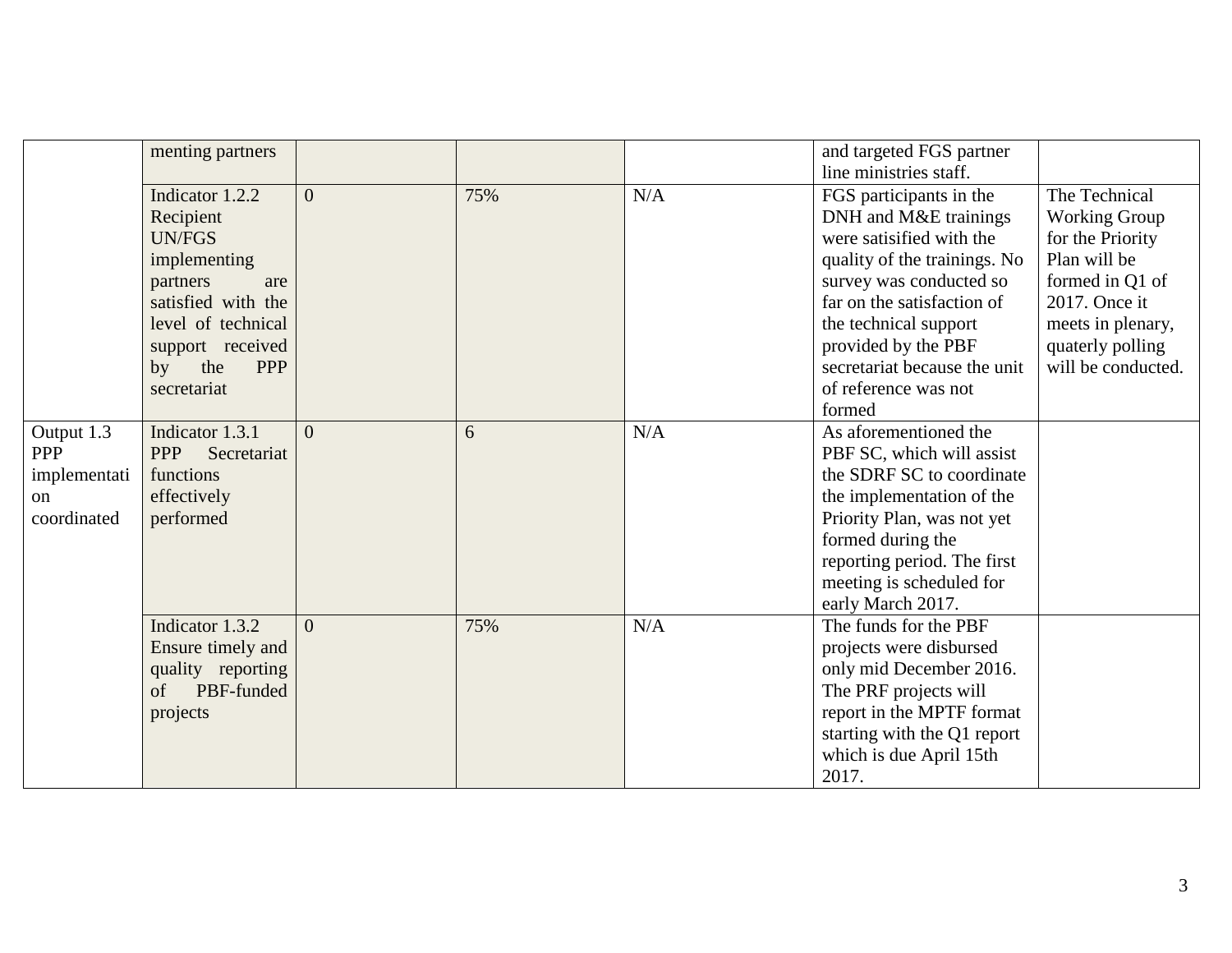| <b>Outcome 2</b>    | Indicator 2.1     | <b>TBD</b>        | <b>TBD</b> |                              |  |
|---------------------|-------------------|-------------------|------------|------------------------------|--|
| Support             | <b>TBD</b>        |                   |            |                              |  |
| efforts to          | Indicator 2.2     |                   |            |                              |  |
| remotely            |                   |                   |            |                              |  |
| monitor             |                   |                   |            |                              |  |
| Somali              |                   |                   |            |                              |  |
| public              |                   |                   |            |                              |  |
| perceptions         |                   |                   |            |                              |  |
| and                 |                   |                   |            |                              |  |
| behaviours          |                   |                   |            |                              |  |
| relevant to         |                   |                   |            |                              |  |
| the ongoing         |                   |                   |            |                              |  |
| peace- and          |                   |                   |            |                              |  |
| state building      |                   |                   |            |                              |  |
| processes           |                   |                   |            |                              |  |
|                     |                   |                   |            |                              |  |
| Output 2.1          | Indicator 2.1.1   | Concept note,     |            | Concept note<br>$\mathbf{O}$ |  |
| <b>PPP</b> Relevant | Agreed project    | project plan and  |            | designed and agreed in       |  |
| stakeholder         | plan and signed   | workplan agreed   |            | consensus by all             |  |
| buy-in and          | concept note      | in consensus by   |            | stakeholders.                |  |
| proper needs        | among key         | key stakeholders. |            |                              |  |
| assessment          | stakeholders      |                   |            |                              |  |
| among               | With<br>specified |                   |            |                              |  |
| potential           | roles<br>and      |                   |            |                              |  |
| users               | responsibilities. |                   |            |                              |  |
|                     | (to be updated at |                   |            |                              |  |
|                     | project inception |                   |            |                              |  |
|                     | and<br>made       |                   |            |                              |  |
|                     | SMART).           |                   |            |                              |  |
|                     | Indicator 2.1.2   |                   |            |                              |  |
|                     |                   |                   |            |                              |  |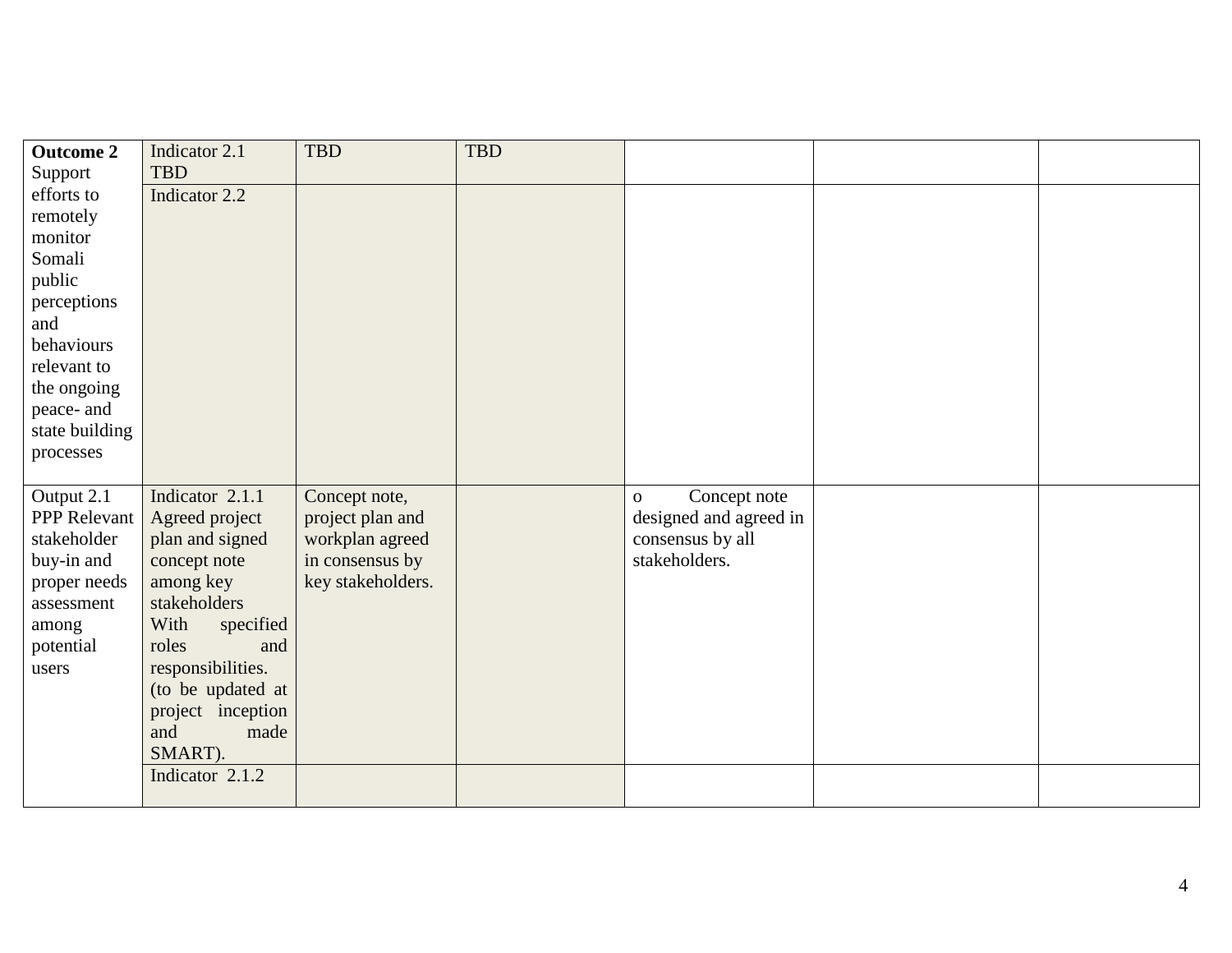|                  | Indicator 2.2.1    | An experimental           |            | <b>NTR</b>             |  |
|------------------|--------------------|---------------------------|------------|------------------------|--|
| Output 2.2       | Agreed             | technology                |            |                        |  |
| Project          | project plan and   | package for               |            |                        |  |
| outcomes         | signed concept     | analysis of Big           |            |                        |  |
| achieved as      | note among key     | Data content in           |            |                        |  |
| agreed in        | stakeholders       | Somali language           |            |                        |  |
| project plan     | With specified     | from Facebook             |            |                        |  |
| and              | roles and          | and radio is              |            |                        |  |
| memoranda        | responsibilities.  | developed.                |            |                        |  |
| of               | (to be updated at  |                           |            |                        |  |
| understandin     | project inception  |                           |            |                        |  |
| g                | and made           |                           |            |                        |  |
|                  | SMART).            |                           |            |                        |  |
|                  | Indicator 2.2.2    | Conduct                   |            | Analysis of the use of |  |
|                  | Data<br>analysis   | assessment on the         |            | media in Somalia       |  |
|                  | relevance<br>is    | relevance of Big          |            | conducted.             |  |
|                  | assessed. (to be   | Data analysis to          |            |                        |  |
|                  | updated at project | support Peace             |            |                        |  |
|                  | inception<br>and   | <b>Building processes</b> |            |                        |  |
|                  | made SMART).       | in Somalia.               |            |                        |  |
|                  | Indicator 2.3.1    | <b>TBD</b>                | <b>TBD</b> |                        |  |
| Output 2.3       | <b>TBD</b>         |                           |            |                        |  |
| Scale up of      | Indicator 2.3.2    | <b>TBD</b>                | <b>TBD</b> |                        |  |
| current to       | <b>TBD</b>         |                           |            |                        |  |
| provide more     |                    |                           |            |                        |  |
| analysis         |                    |                           |            |                        |  |
| <b>Outcome 3</b> | Indicator 3.1      |                           |            |                        |  |
|                  | Indicator 3.2      |                           |            |                        |  |
|                  |                    |                           |            |                        |  |